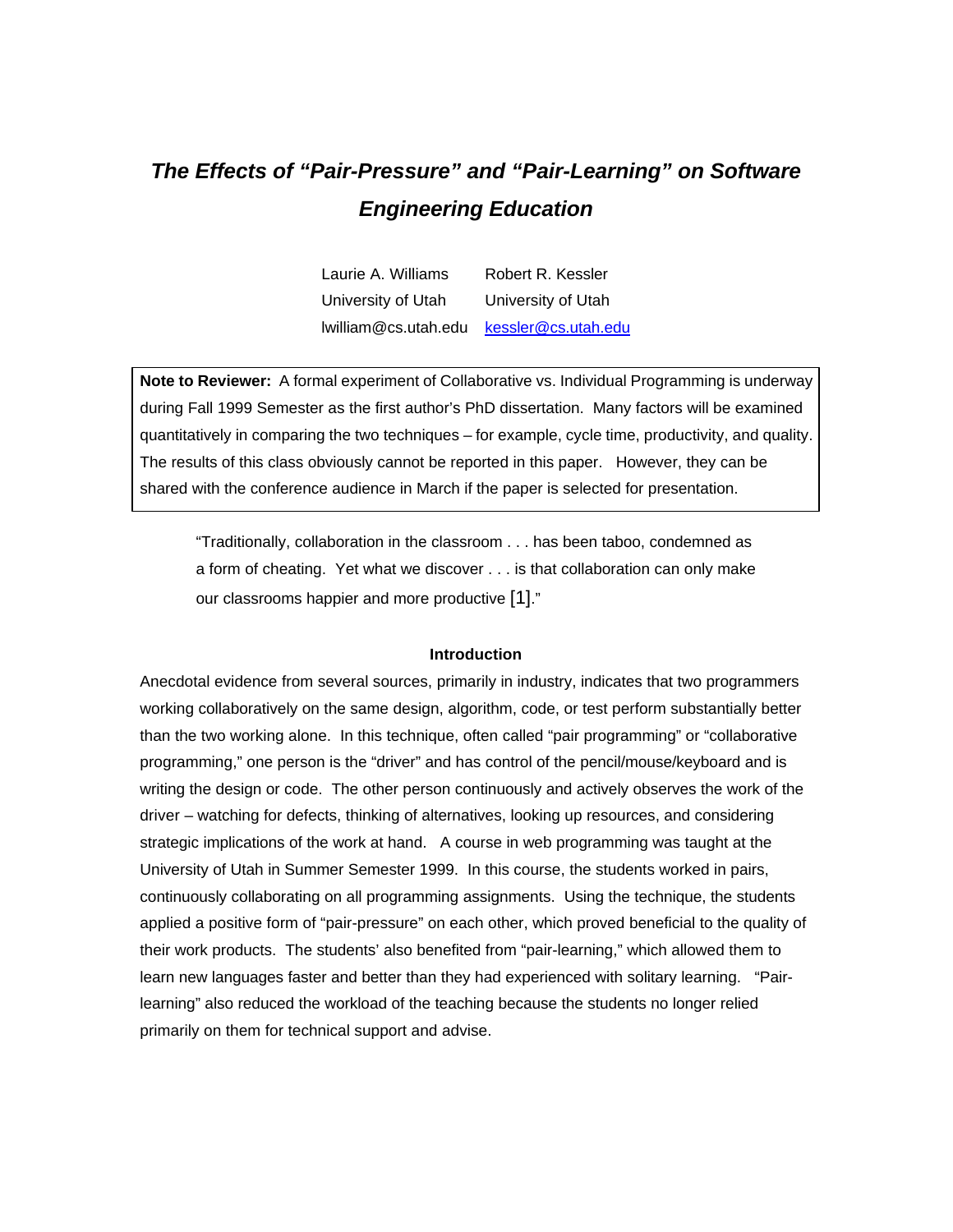#### **Pair Programming: Evidence of Success**

Anecdotal and initial statistical evidence indicate pair programming is highly beneficial. In *Extreme Programming* (XP), an emerging software development methodology, all production code is written collaboratively with a partner. XP was developed initially by Smalltalk code developer and consultant Kent Beck with colleagues Ward Cunningham and Ron Jeffries. XP's requirements gathering, resource allocation, and design practices are a radical departure from most accepted methodologies. Customer requirements are written as fairly informal "User Story" cards; a rough "effort" estimate is assigned to the cards. The cards are assigned to a programming pair, and coding begins. With no *formal* design procedures or discussions on overall system planning or architecture, the pair determines which code in the code base needs to be added or changed. This practice requires the use of "Collective Code Ownership" whereby any programming pair can modify or add to any code in the code base, regardless of the original programmer. Extensive unit testing is continually performed on this ever-enlarging code base.

The evidence of XP's success is highly anecdotal, but so impressive that it has aroused the curiosity of many highly-respected software engineering researchers and consultants. The largest example of its accomplishment is the sizable Chrysler Comprehensive Compensation system launched in May 1997. After finding significant, initial development problems, Beck and Jeffries restarted this development using XP principles. The payroll system pays some 10,000 monthly-paid employees, has 2,000 classes and 30,000 methods [2], went into production almost on schedule, and is still operational today.

XP attributes great success to their use of pair programming by **all** their programmers, experts and novices alike. XP advocates pair programming with such fervor that even prototyping done solo is scrapped and re-written with a partner. One key element is that while working in pairs a continuous code review is performed, noting that it is amazing how many obvious but unnoticed defects become noticed by another person watching over their shoulder. Results [3] demonstrate that two programmers work together more than twice as fast and think of more than twice as many solutions to a problem as two working alone, while attaining higher defect prevention and defect removal, leading to a higher quality product.

In addition, two other studies support the use of pair programming. Larry Constantine, a programmer, consultant, and magazine columnist reports on observing "Dynamic Duos" during a visit to P. J. Plaugher's software company, Whitesmiths, Ltd., providing anecdotal support for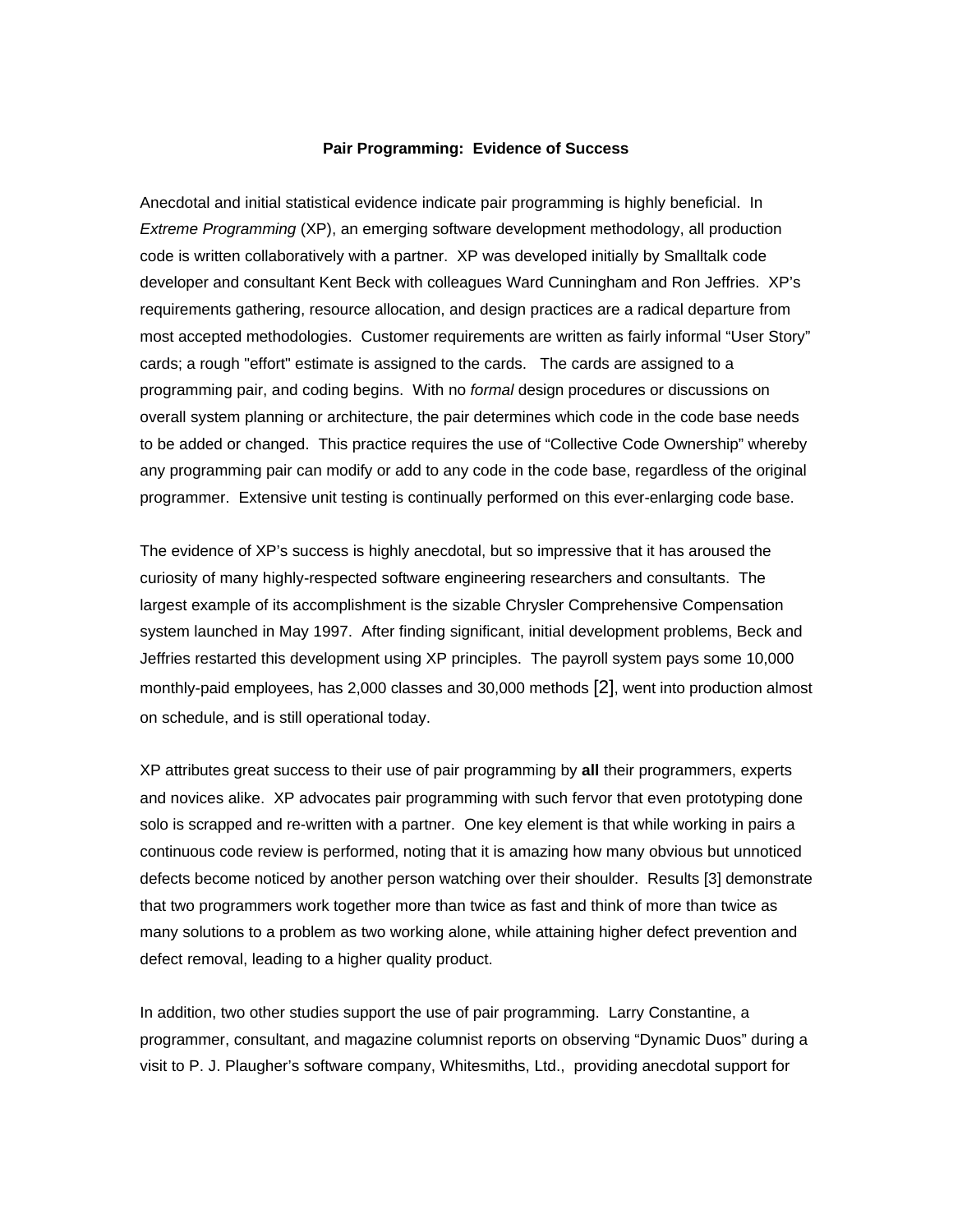collaborative programming. He immediately noticed a room full of two programmers working on the same code at one computer. He reports, "Having adopted this approach, they were delivering finished and tested code faster than ever . . . The code that came out the back of the two programmer terminals was nearly 100% bug free . . . it was better code, tighter and more efficient, having benefited from the thinking of two bright minds and the steady dialogue between two trusted terminal-mates . . . Two programmers in tandem is not redundancy; it's a direct route to greater efficiency and better quality."[4]

An experiment by Temple University Professor Nosek studied 15 full-time, experienced programmers working for 45 minutes on a challenging problem, important to their organization, in their own environment, and with their own equipment. Five worked individually, ten worked collaboratively in five pairs. Conditions and materials used were the same for both the experimental (team) and control (individual) groups. This study provided statistically significant results, using a two-sided t-test. "To the surprise of the managers and participants, all the teams outperformed the individual programmers, enjoyed the problem-solving process more, and had greater confidence in their solutions." The groups completed the task 40% more quickly and effectively by producing better algorithms and code in less time. The majority of the programmers were skeptical of the value of collaboration in working on the same problem and thought it would not be an enjoyable process. However, results show collaboration improved both their performance and their enjoyment of the problem solving process [5].

Additionally, in an anonymous survey [6] of professional pair programmers, 100% agreed that they had more confidence in their solution when pair programming than when they program alone. Likewise, 96% agreed that they enjoy their job more when programming in pairs. Says one survey respondent: "I strongly feel pair programming is the primary reason our team has been successful. It has given us a very high level of code quality (almost to the point of zero defects). The only code we have ever had errors in was code that wasn't pair programmed . . . we should really question a situation where it isn't utilized."

## **Pair-Learning in the Classroom**

But, how about in our classrooms? Can programming students also benefit from collaborative programming? Larry Constantine, who's observation of P. J. Plaugher's software company were reported above, noted that ". . . for language learning, there seems to be an optimum number of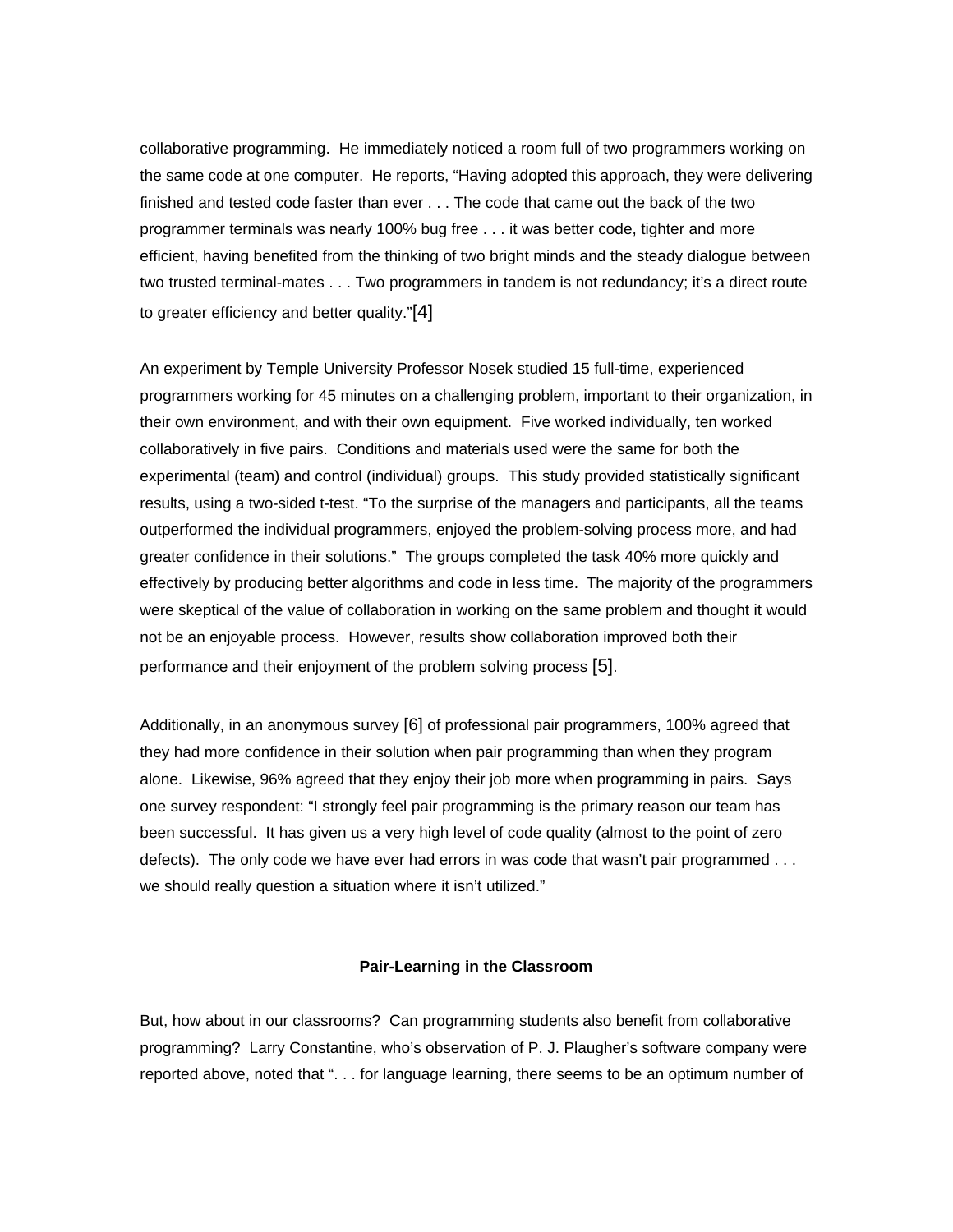students per terminal. It's not one . . . one student working alone generally learns the language significantly more slowly than when paired up with a partner [4]." A class taught at the University of Utah this summer set out to study pair programming in an educational setting.

The class, **Collaborative Development of Active Server Pages**, consisted of 20 juniors and seniors. The students were very familiar with programming, but not with the Active Server Pages (ASP) web programming languages learned and used in the class. During the eleven-week semester, the students learned advanced HTML, JavaScript, VBScript, Active Server Page Scripting, Microsoft Access/SQL and some ActiveX commands. In many cases, the students would need to intertwine statements from all these languages in one program listing – some of the content running on the browser and some running on the NT server, adding to the overall complexity of the program. The majority of the students had only used WYSIWYG web page editors prior to taking the class. Upon course completion, the students were all writing web scripts that had significant dynamic content that accessed and updated a Microsoft Access database – applications similar (though smaller) to what you would find on a typical e-commerce web site.

Each student was paired with another student to work with for the entire semester. Tests were, however, taken individually. They understood that they were not to break the class project into two pieces and integrate later. Instead they were to work together (almost) all the time on one product. These requirements were stated in the course announcement and were re-stated at the start of the class. The students received instruction in effective pair-programming and read a paper[7], prepared by the authors, which helped prepare them for their collaborative experience. Most skeptically, but enthusiastically, embarked on making the transition from solo to collaborative programming.

The class developed their web sites using a disciplined software development process, the **Collaborative Software Process** (CSP), which has been developed by the first author and is based on the **Personal Software Process**[8] (PSP) developed by Watts Humphrey at the Software Engineering Institute. The PSP defines a framework that includes defined processes and measurement and analysis techniques to help engineers understand their own skills and improve personal performance. Each process has a set of scripts giving specific steps to follow and a set of templates or forms to fill out to ensure completeness and to collect data for measurement-based feedback. This measurement-based feedback allows the programmers to measure their work, analyze their problem areas, and set and make goals. For example,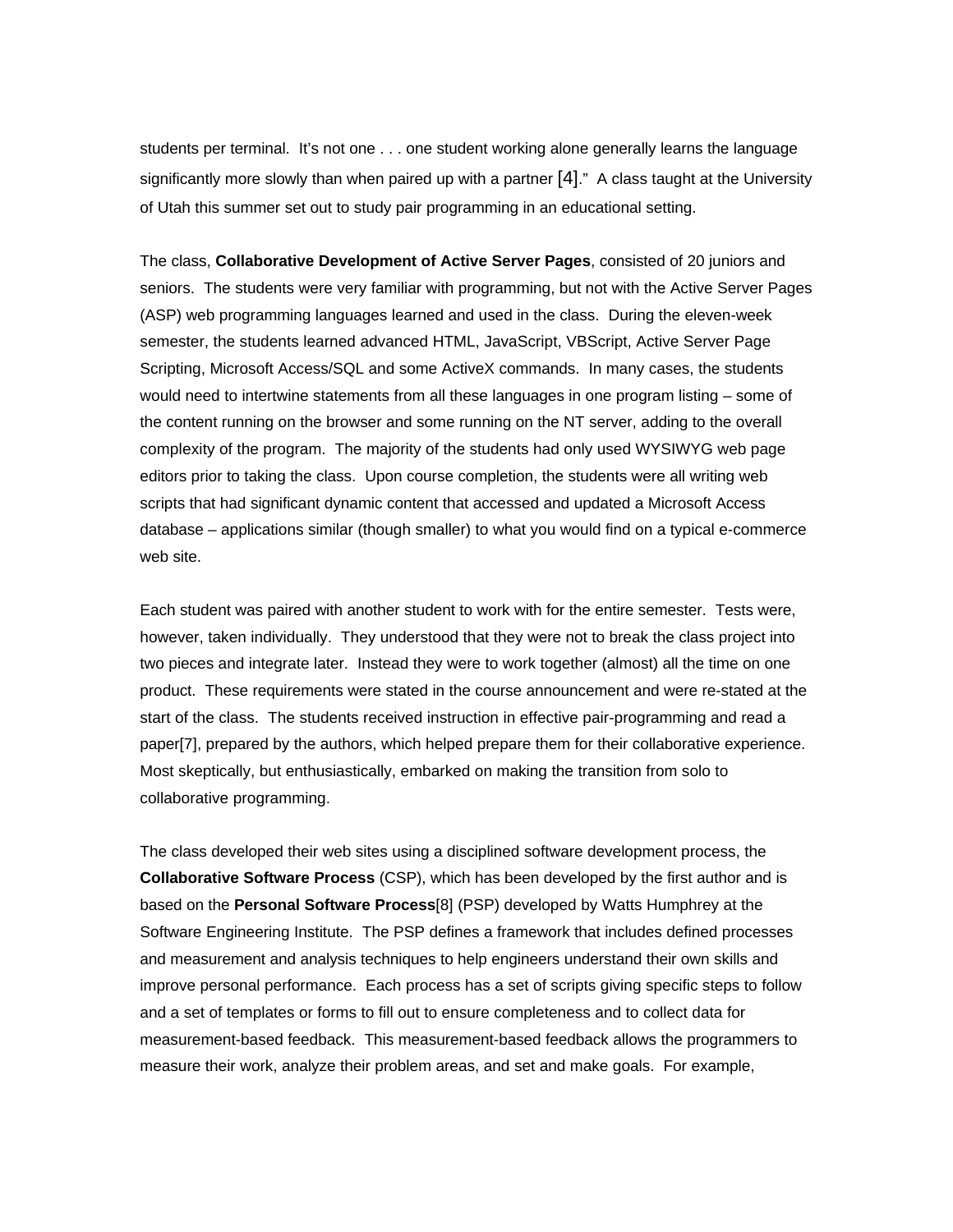programmers record information about all the defects that they remove from their programs. They can use summarized feedback on their defect removal to become more aware of the types of defects they make to prevent repeating these kinds of defects. Additionally, they can examine trends in their defects per thousand lines of code (KLOC).

The CSP adapts the PSP for work by collaborative teams. Most of the data input and measurement-based feedback forms have been changed to capture and report on the effectiveness of individual vs. collaborative work within the team. Additionally, many of the scripts have been modified to direct the roles of the "driver" programmer and the "non-driver" programmer.

The PSP has several strong underlying philosophies shared with the CSP. One is that the longer a software defect remains in a product, the more costly it is to detect and to remove the defect. Therefore, thorough design and code reviews are performed for most efficient defect removal. Another philosophy is that defect prevention is more efficient than defect removal. Working in pairs, collaborative programmers perform a continuous code review. This is, perhaps, the ultimate implementation of PSP's "defect prevention" and "efficient defect removal" philosophies. One student in the class commented,

*"When I worked on the machine as the driver, I concentrated highly on my work. I* wanted to show my talent and quality work to my partner. When I was doing it, I felt more confident. In addition, when I had a person observing my work, I felt *that I could depend on him, since this person cared about my work and I could trust him. If I made any mistakes, he would notice them, and we could have a high quality product. When I was the non-driver, I proofread everything my partner typed. I felt I had a strong responsibility to prevent any errors in our work. I examined each line of code very carefully, thinking that, if there were any defects in our work, it would be my fault. Preventing defects is the most important contribution to the team, and it put a bit of pressure on me."*

During the class, the students gave feedback on their collaborative experiences and using the CSP in three ways. First, six times throughout the semester, the students completed web-based journal entries. In these journals, the students answered specific questions given by the instructor (and were also given the freedom to write on whatever was on their mind). Some example questions are listed below: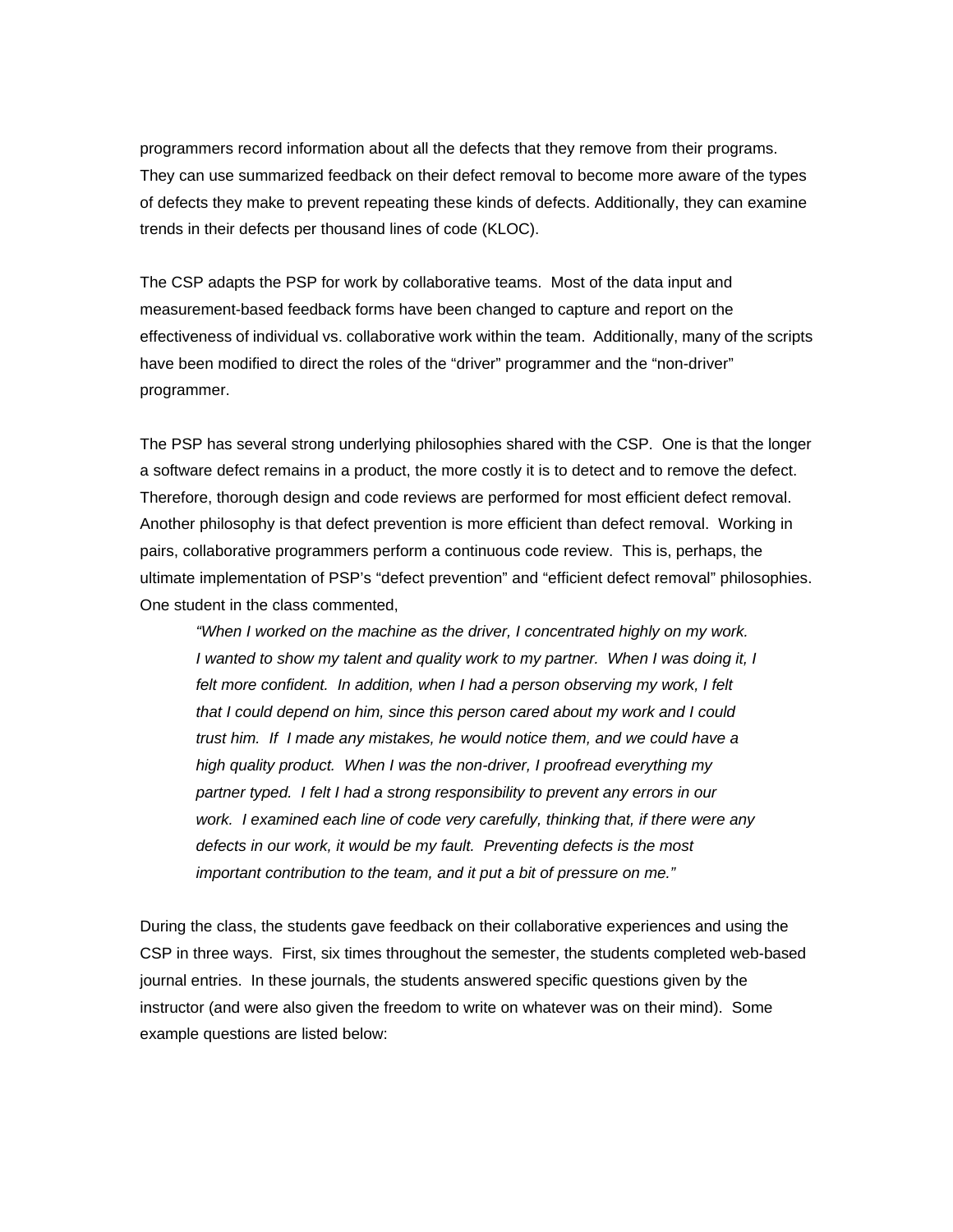- 1) It has been said among teachers, "You do not know it unless you can teach it." Do you find any value to yourself in explaining your work to your partner.
- 2) Do you feel like you have learned anything about Active Server Pages programming just by reading your partner's code?
- 3) What was the biggest hurdle you have had to overcome as a collaborative programmer?
- 4) What kinds of things does the non-driver do as he/she observes?
- 5) Which development phases have you tried to work together the most?
- 6) If you work separately, what do you do with the separate work when you get back together?
- 7) Which development phases have you found it is OK to work separately at times on?
- 8) What do you think is the biggest advantage of collaborative programming?
- 9) What do you think is the biggest problem with collaborative programming?

Additionally, three times throughout the semester, the students completed anonymous surveys on their collaborative experience. Lastly, as part of the final exam, the students wrote a letter objectively giving advise to future collaborative programmers. Highlights of all these forms of qualitative feedback on collaborative programming are reported below.

## **Pair-Pressure on Quality**

Consider quality as a multi-dimensional measure of delivering a software product to a customer where: 1) the product is  $\frac{w}{dt}$  they want, 2) they get it  $\frac{w}{dt}$  they want it, 3) the product is  $\frac{defect}{dt}$ free. Collaborative programming and the effects of "pair-pressure" seemed to have a positive effect on each of these. First, the students noted that the "two heads are better than one" principle assisted them in translating customer requirements into product designs that would delight the customer. These students then flawlessly delivered their products to their (teaching staff) customers on time. Each of the ten collaborative groups turned in eight projects – all 80 were on time. Additionally, all projects were of very high quality. The average grade on all 80 assignments was 98%!

This same group of students did not perform so flawlessly on their individual work. The students had one in-class midterm exam, one take-home final exam, and one paper evaluating the collaborative process. The average on these items was 78.1% with a standard deviation of 20.91. Again, the average on the collaborative aspects of the class was 97.9% with a standard deviation of 6.74. The students performed much more consistently and with higher quality in pairs than they did individually – even the lazier students performed well on the programming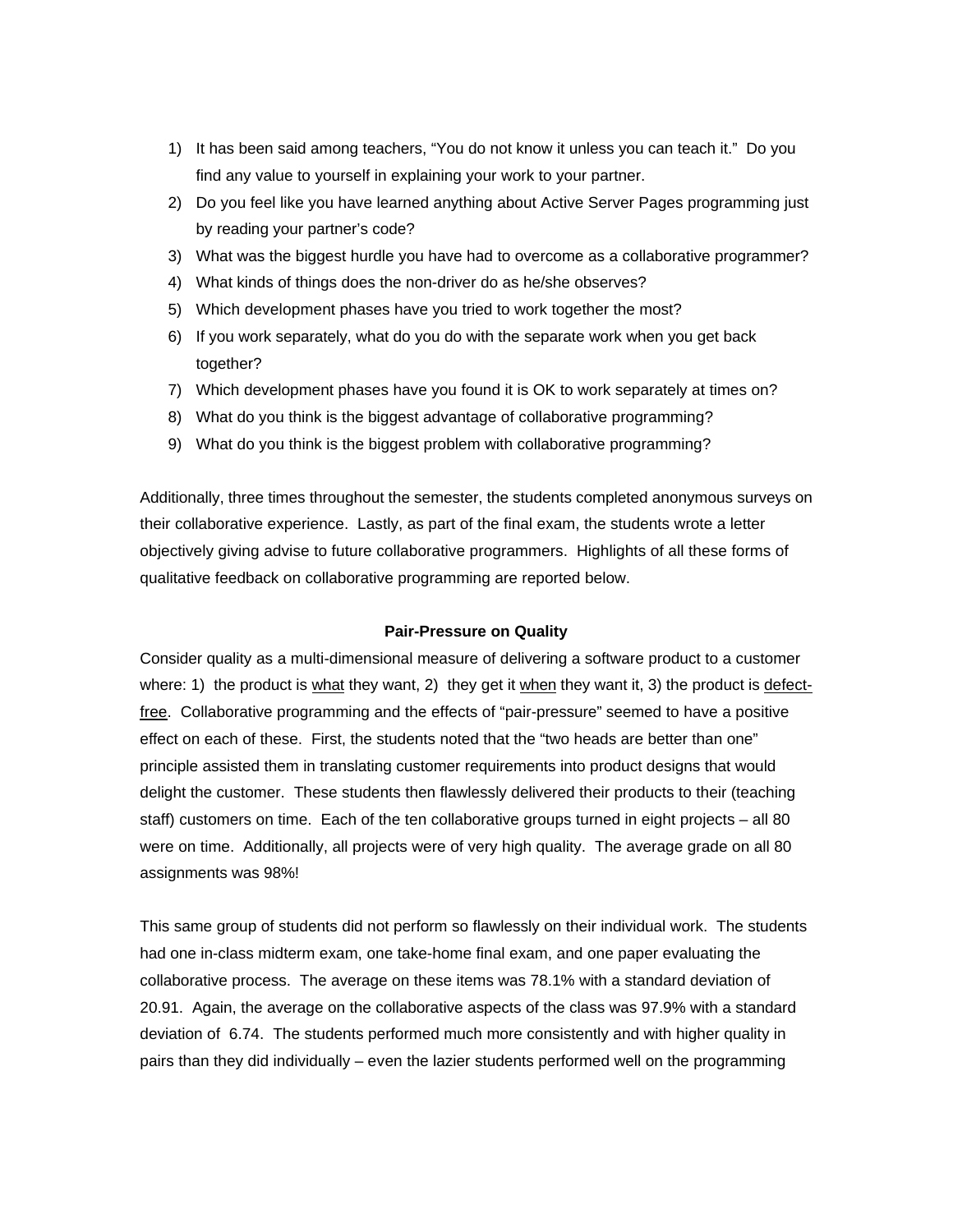projects. Through the almost weekly journal entries, the students communicated that this performance was not due to one person carrying the load of two – except on one of the 80 assignments. The students were queried about the reasons for these performance differences in an anonymous survey on the last day of class. There were two overwhelming responses: 74% noted that "*between my partner and I, we could figure everything out*;" 63% noted that "*it was the pair-pressure – I could not let my partner down*." (Of those that did not indicate that pair-pressure was a cause, essentially all noted that "I always do well on my programming assignments.") Overall, **95%** of the class agreed with the statement *"I was more confident in our assignments because we pair programmed."* One student noted,

*"One day, after I did a lot of testing on our project, I was pretty sure that the project was high quality. I then gave it to my partner. I did not expect he would find any errors. Guess what? He found an error in just two minutes! Oh dear, why didn't I notice that? We all know, two heads are better than one. Pair programming enabled our project to have higher defect prevention and defect removal. As a result, we got a higher quality product."*

The students also felt they were much more productive when working collaboratively. There were two main reasons observed. First, when they met with their partner they both worked very intensively -- each kept the other on task (no reading emails or surfing the web) and was highly motivated to complete the task at hand during the session. (Contrast that with the productivity and quality expected from this student who admitted in his collaborative evaluation paper, "When I worked on assignments individually, I could watch TV while I worked on it.") Secondly, having a constant observer watching over their shoulder served as an extremely efficient defect removal method – though perhaps a bit unnerving at first.

#### **Pair-Pressure on Students**

 The students were extremely positive about their collaborative experience. On an anonymous survey, **84%** of the class agreed with the statement *"I enjoyed doing the assignments more because of pair programming."* Additionally, **84%** of the class agreed with the statement *"I learned Active Server Pages faster and better because I was always working with a partner."* Specifically, they noted that they were surprised how much it helped them to understand things when they had to explain it to another and when they read their partner's code. As one student said,

*"When I explained an idea to my partner, I concentrated on what I was saying, and carefully made things clear and logical because I did not want to confuse my*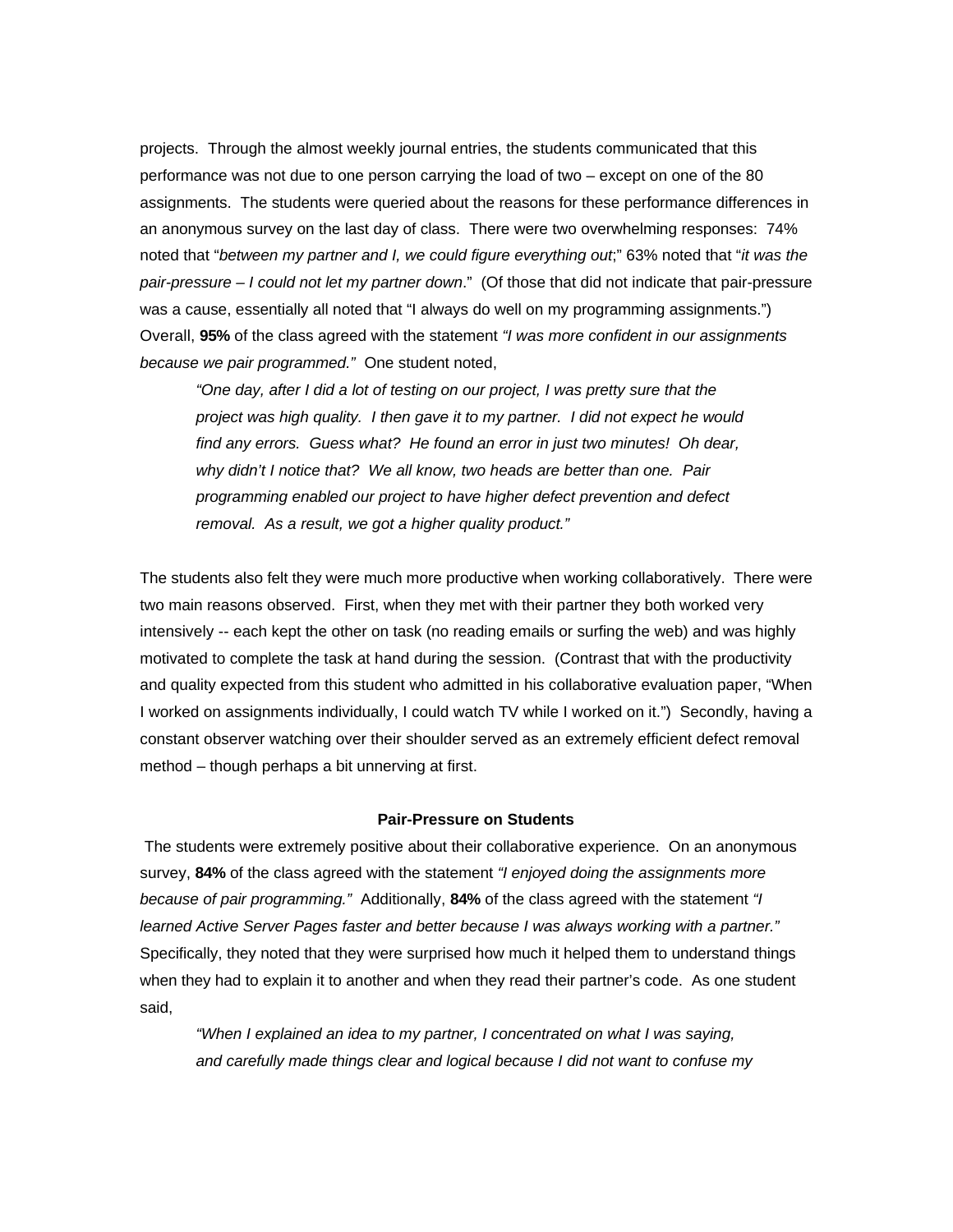*partner and I wanted him to understand what I was talking about. It helped me better understand the problem I was addressing. It also helped me discover some mistakes I had made but did not notice before I talked with my partner."*

Together, defect removal was much more efficient, which significantly reduced the frustration level of debugging they had been accustomed to. One student noted in his final collaborative paper:

"*One problem with single programming is that you can forget what you are doing and easily get wrapped in a few lines of code, losing the big picture. Your partner is able to constantly review what you do, making sure that it is in line with the product design. He/she can also make sure that you are not making the problem too difficult. Many times, these two items alone can waste a lot of time. When it comes down to it, wouldn't you rather just get the job done correctly and quickly? Collaborative programming will help you do just that."*

The collaboration made them confident in their work – giving them a "We nailed that one!" feeling. This sentiment made them feel more positive about the class overall.

The students adjusted their collaborative habits throughout the semester – as they got to know their partner better and as they realized which parts of the development process benefited more from collaboration than others. By the end of the semester, all realized it was essential to do design collaboratively. Many groups also consistently performed complex coding and design/code reviews collaboratively. Some migrated toward doing simple/rote coding and testing separately (though perhaps side-by-side on two computers).

# **Pair-Pressure on the Teaching Staff**

Collaboration also makes the instructor feel more positive about the class. Their students are happier and the assignments are handed in on-time and are of higher quality. There is one additional very positive effect for the teaching staff -- less questions! When one partner did not know/understand something, the other almost always did. Between the two of them, they could tackle anything, which made them much less reliant on the teaching staff. Email questions were almost non-existent. Lab consultation hours were very calm, even the day the projects were due.

Naturally, though, pair-programming requires the teaching staff to deal with obvious workload imbalances between the partners that they would not have to deal with if each worked individually. Normal two-person team projects are divided into "my" part and "your" part. However, with collaborative programming, the entire project is "ours." Because of this, there were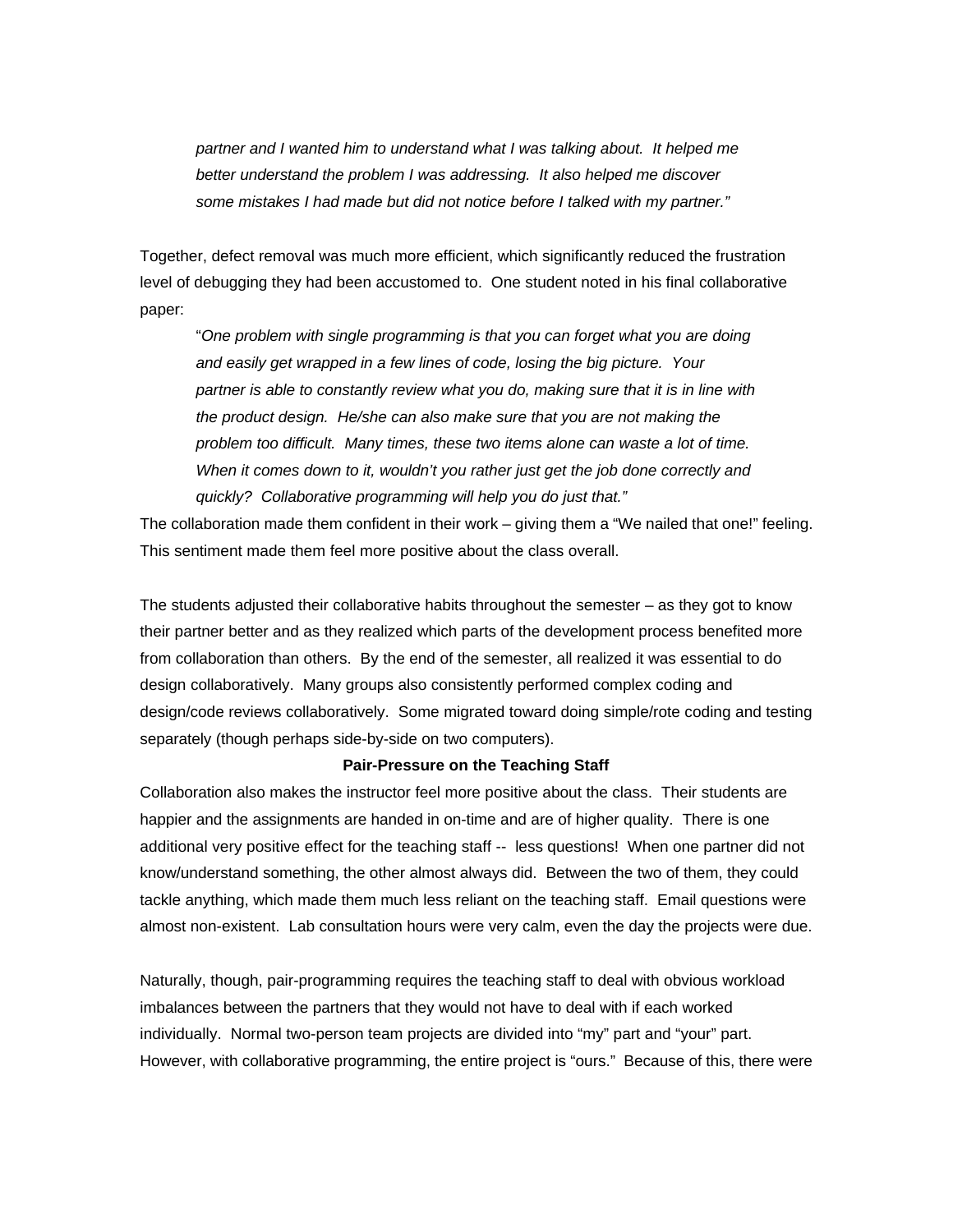far less partner problems than have been observed in other classes in which students worked in traditional two-person teams.

### **Summary**

Programmers have generally been conditioned to performing solitary work, rooted at an educational system of individual evaluation. Making the transition to pair programming involves breaking down some personal barriers beginning with the understanding that *talking is not cheating*. First, the programmers must understand that the benefits of intercommunication outweigh their common (perhaps innate) preference for working alone and undisturbed. Secondly, they must confidently share their work, accepting instruction and suggestions for improvement in order to advance their own skills and the product at hand. They must display humility in understanding that they are not infallible and that their partner has the ability to make improvements in what they do. Lastly, a pair programmer must accept ownership of their partner's work and, therefore, be willing to constructively express criticism and suggested improvements.

The transition to pair programming takes the conditioned solitary programmer out of their "comfort zone." The use of the technique may also take the instructor out of their "comfort zone" because the need to deal with additional issues such as one partner ending up with all the work, how to distribute grades, etc. However, pair programming has the potential of changing how programming classes are taught in order to benefit the students' learning experience and the quality of the software products these students produce.

## **Bibliography**

- 1. Bennis, W., Biederman, Patricia Ward, *Organizing Genius: The Secrets of Creative Collaboration*. 1997: Addison-Wesley Publishing Company, Inc.
- 2. Anderson, A., Beattie, Ralph, Beck, Kent et al., *Chrysler Goes to "Extremes"*, in *Distributed Computing*. 1998. p. 24-28.
- 3. Wiki, *Programming In Pairs*, in *Portland Pattern Repository*. 1999. http://c2.com/cgi/wiki?ProgrammingInPairs.
- 4. Constantine, L.L., *Constantine on Peopleware*. Yourdon Press Computing Series, ed. E. Yourdon. 1995, Englewood Cliffs, NJ: Yourdon Press.
- 5. Nosek, J.T., *The Case for Collaborative Programming*, in *Communications of the ACM*. 1998. p. 105-108.
- 6. Williams, L., *Pair Programming Questionnaire*, 1999, http:\\limes.cs.utah.edu/questionnaire/questionnaire.htm.